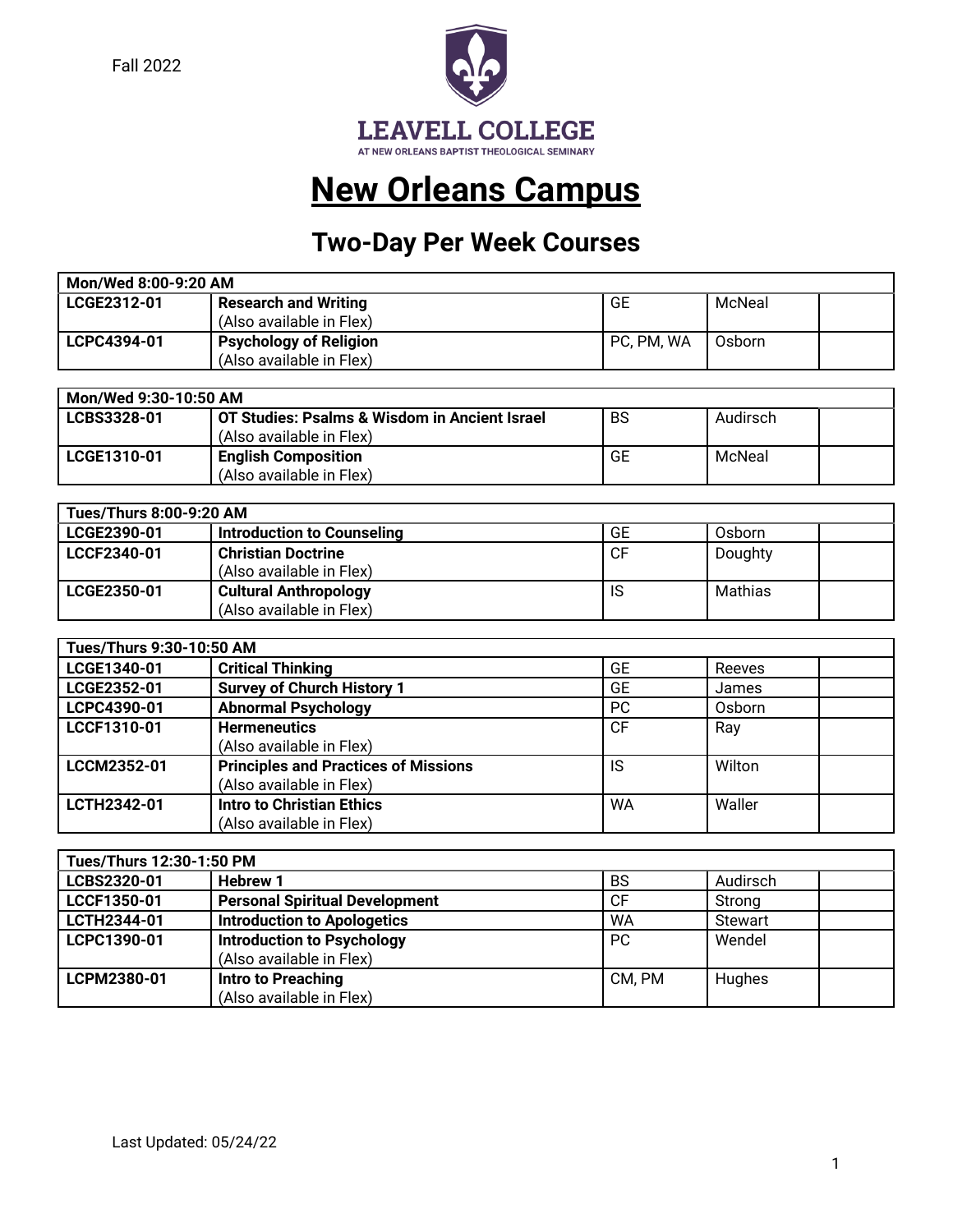### **One-Day Per Week Courses**

| <b>Monday Night 6:00 - 8:50 PM</b> |                                                                            |            |               |  |
|------------------------------------|----------------------------------------------------------------------------|------------|---------------|--|
| LCCF2350-01                        | <b>Practice of Evangelism</b>                                              | CF         | Wilton        |  |
|                                    |                                                                            |            |               |  |
| <b>Tuesday 2:00-4:50 PM</b>        |                                                                            |            |               |  |
| LCBS4324-01                        | OT Interp: 1 & 2 Samuel English Exegesis                                   | <b>BS</b>  | <b>Barnes</b> |  |
| LCBS4344-01                        | <b>New Testament Theology</b>                                              | BS, TH     | Doughty       |  |
|                                    | (Also available in Flex)                                                   |            |               |  |
| LCCM2370-01                        | <b>Worship Perspectives</b>                                                | CM, PM     | <b>TBA</b>    |  |
|                                    | (Also available in Flex)                                                   |            |               |  |
| Tuesday Night 6:00 - 8:50 PM       |                                                                            |            |               |  |
| LCGE2310-01                        | <b>Introduction to Literature</b>                                          | <b>GE</b>  | Vandercook    |  |
|                                    | (Also available in Flex)                                                   |            |               |  |
|                                    |                                                                            |            |               |  |
| <b>Wednesday 8:00-10:50 AM</b>     |                                                                            |            |               |  |
| LCCM3354-01                        | <b>Church Planting</b>                                                     | CP, IS, CM | Ross          |  |
|                                    |                                                                            |            |               |  |
|                                    | Wednesday Afternoon 12:30-3:20 PM                                          |            |               |  |
| LCCF1320-01                        | <b>Old Testament Survey</b>                                                | <b>GE</b>  | Audirsch      |  |
|                                    | (Also available in Flex)                                                   |            |               |  |
| LCEM3360-01                        | <b>Teaching Lab</b><br>(Also available in Flex)                            | CM, PM     | Wang          |  |
|                                    |                                                                            |            |               |  |
| <b>Thursday 2:00-4:50 PM</b>       |                                                                            |            |               |  |
| LCGE4310-01                        | <b>Senior Seminar</b>                                                      | <b>GE</b>  | Vandercook    |  |
| LCCF1330-01                        | <b>New Testament Survey</b>                                                | CF         | Grubbs        |  |
|                                    | (Also available in Flex)                                                   |            |               |  |
| LCBS4336-01                        | NT Interpretation: Revelation English Exegesis<br>(Also available in Flex) | <b>BS</b>  | Bandy         |  |

| <b>TBA</b> |                                              |  |  |
|------------|----------------------------------------------|--|--|
|            | <b>Readings from the Greek New Testament</b> |  |  |
|            |                                              |  |  |

#### Major | Abbreviation

**Biblical Studies | BS** Christian Ministry | CM Intercultural Studies | IS Ministry to Women | MW Music with an Emphasis in Worship | M Pastoral Ministry | PM Psychology and Counseling | PC Theology | TH Worldview and Apologetics | WA Worship Ministry | WM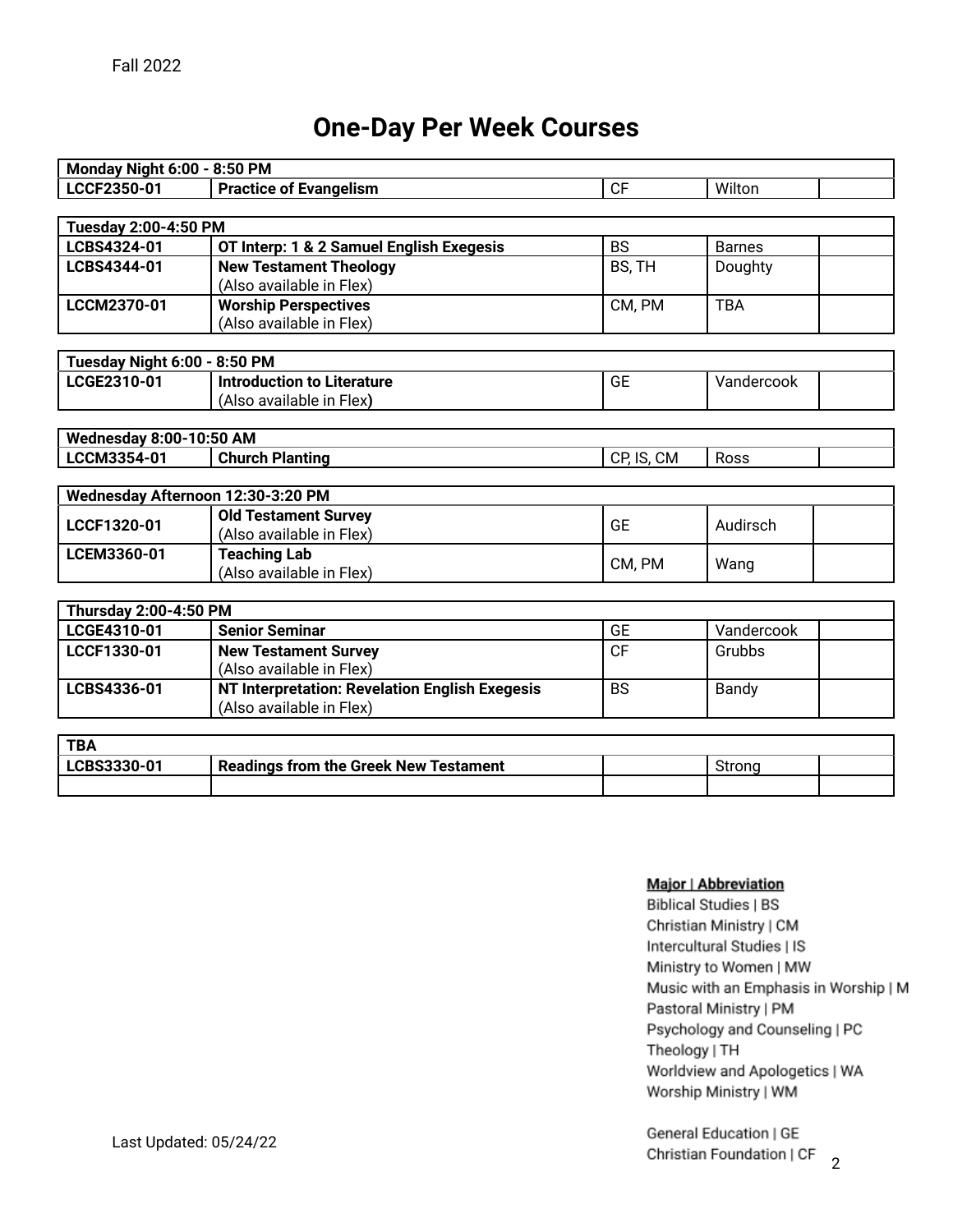# **Distance Learning**

Leavell College offers distance learning courses in multiple formats to allow students flexibility in completing their degree.

#### **Flex**

This format allows online students the choice of watching the lecture live, or to view the recorded lecture anytime within the week.

| <b>Course</b> | <b>Course Name</b>                           | <b>Degree</b> | <b>Time</b>   | <b>Professor</b> |
|---------------|----------------------------------------------|---------------|---------------|------------------|
| <b>Number</b> |                                              |               |               |                  |
| LCBS3328-FLEX | <b>Psalms &amp; Wisdom in Ancient Israel</b> | BS, PM        | MW 9:30-10:50 | Audirsch         |
| LCBS4336-FLEX | <b>NT Interp: Revelation</b>                 | BS, PM        | Th. 2:00-4:50 | Bandy            |
| LCBS4344-FLEX | <b>New Testament Theology</b>                | BS, TH        | Tu. 2:00-4:50 | Doughty          |
| LCCF1310-FLEX | <b>Hermeneutics</b>                          | <b>CF</b>     | TR 9:30-10:50 | Ray              |
| LCCF1320-FLEX | <b>Old Testament Survey</b>                  | <b>GE</b>     | W 12:30-3:20  | Audirsch         |
| LCCF1330-FLEX | <b>New Testament Survey</b>                  | <b>CF</b>     | Th 2:00-4:50  | Grubbs           |
| LCCF2340-FLEX | <b>Christian Doctrine</b>                    | CF            | TR 8:00-9:20  | Doughty          |
| LCCM2352-FLEX | <b>Principles and Practice of Missions</b>   | PM, IS        | TR 9:30-10:50 | Wilton           |
| LCCM2370-FLEX | <b>Worship Perspectives</b>                  | M, WM, PM     | TR 8:00-9:20  | <b>TBA</b>       |
| LCEM3360-FLEX | <b>Teaching Lab</b>                          | MW, PM, CM    | W 12:30-3:20  | Wang             |
| LCGE1310-FLEX | <b>English Composition</b>                   | <b>GE</b>     | MW 9:30-10:50 | McNeal           |
| LCGE2312-FLEX | <b>Research and Writing</b>                  | <b>GE</b>     | MW 8:00-9:20  | McNeal           |
| LCGE2350-FLEX | <b>Cultural Anthropology</b>                 | IS.           | TR 8:00-9:20  | Mathias          |
| LCPC1390-FLEX | Intro to Psychology                          | PC            | TR 12:30-1:50 | Wendel           |
| LCPC4394-FLEX | <b>Psychology of Religion</b>                | PC, PM        | MW 8:00-9:20  | Osborn           |
| LCPM2380-FLEX | <b>Intro to Preaching</b>                    | <b>PM</b>     | TR 12:30-1:50 | Hughes           |
| LCTH2342-FLEX | <b>Intro to Christian Ethics</b>             | <b>TH</b>     | TR 9:30-10:50 | Waller           |
| LCGE2310-01   | <b>Introduction to Literature</b>            | <b>GE</b>     | TU 6:00-8:50  | Vandercook       |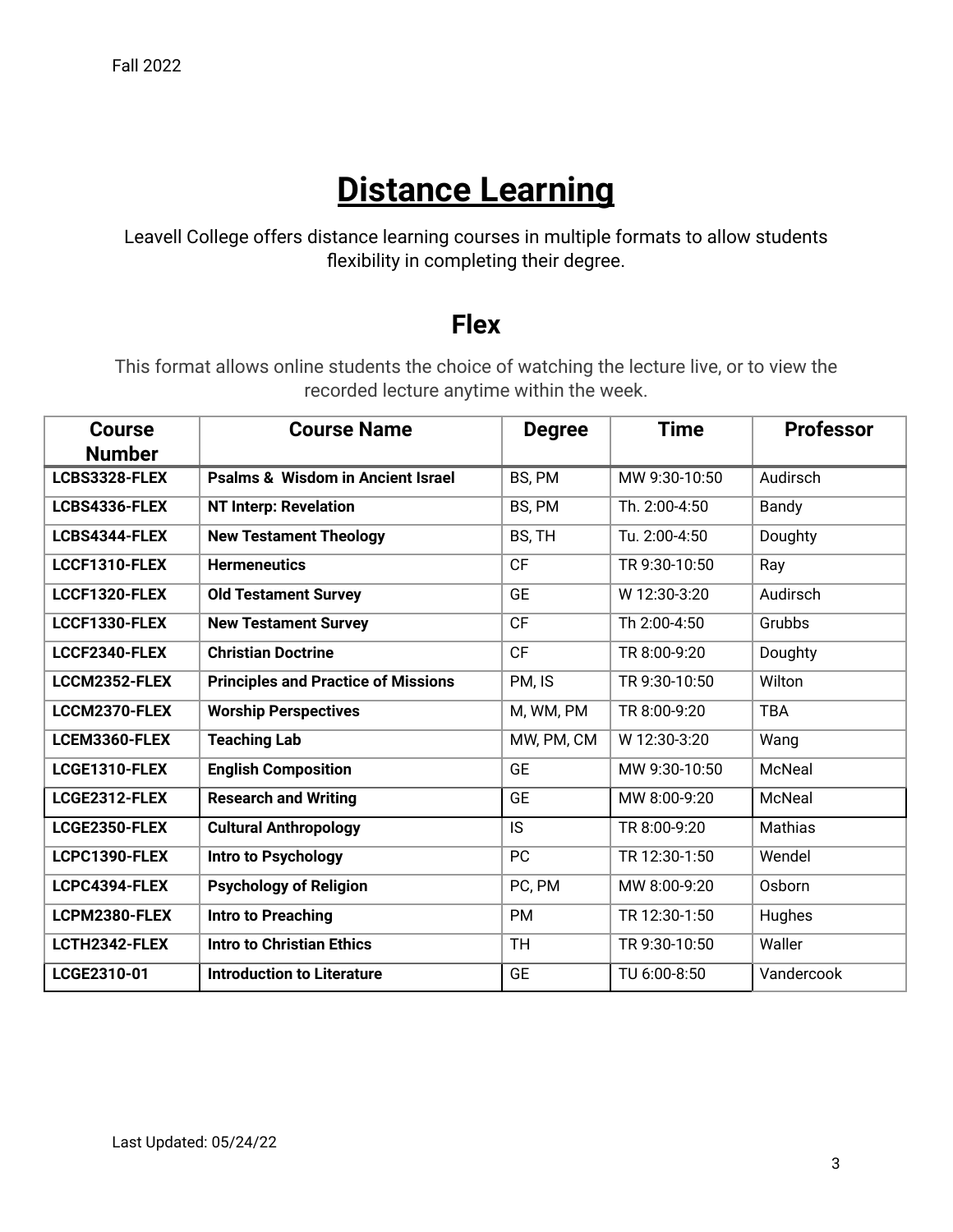### **Online**

This format is the standard, semester-long course where students work at their convenience. There are no set class meetings, but there are deadlines and [often] weekly responsibilities to meet.

| <b>Course Number</b> | <b>Course Name</b>                    | <b>Degree</b> | <b>Professor</b> |
|----------------------|---------------------------------------|---------------|------------------|
| <b>LCBS2312-ONL</b>  | <b>Christian Scriptures</b>           | <b>BS</b>     | Kitterlin        |
| <b>LCCF1110-ONL</b>  | <b>Essentials in Ministry</b>         | <b>CF</b>     | <b>TBA</b>       |
| <b>LCCF1350-ONL</b>  | <b>Personal Spiritual Development</b> | <b>CF</b>     | Strong           |
| <b>LCEM2360-ONL</b>  | <b>Teaching Methods</b>               | CE, MW        | <b>TBA</b>       |
| LCGE0310-ONL         | <b>English Grammar</b>                | <b>GE</b>     | McNeal           |
| <b>LCGE1340-ONL</b>  | <b>Critical Thinking</b>              | <b>GE</b>     | Audirsch         |
| <b>LCGE1390-ONL</b>  | <b>Marriage and Family Issues</b>     | <b>GE</b>     | Fleener          |
| <b>LCGE2352-ONL</b>  | <b>Survey of Church History 1</b>     | <b>GE</b>     | Doughty          |
| <b>LCGE2390-ONL</b>  | <b>Introduction to Counseling</b>     | <b>GE</b>     | Fleener          |
| <b>LCGE4310-ONL</b>  | <b>Senior Seminar</b>                 | <b>GE</b>     | Vandercook       |
| <b>LCPC3396-ONL</b>  | <b>Social Problems</b>                | <b>PC</b>     | Wolz             |
| <b>LCPC3398-ONL</b>  | <b>Ministry Through Life Crises</b>   | PC, PM, MW    | Osborn           |

#### **Mentoring**

Partnering churches and para-church organizations provide mentoring and field supervision to students. NOBTS provides theological education towards the student's degree.

| <b>TD</b><br>אס י |                                       |           |                      |  |
|-------------------|---------------------------------------|-----------|----------------------|--|
| 50-MENT<br>CM465  | ∩hurch ⊾<br>Ministry Practicum<br>וטו | <b>PM</b> | $\blacksquare$<br>D/ |  |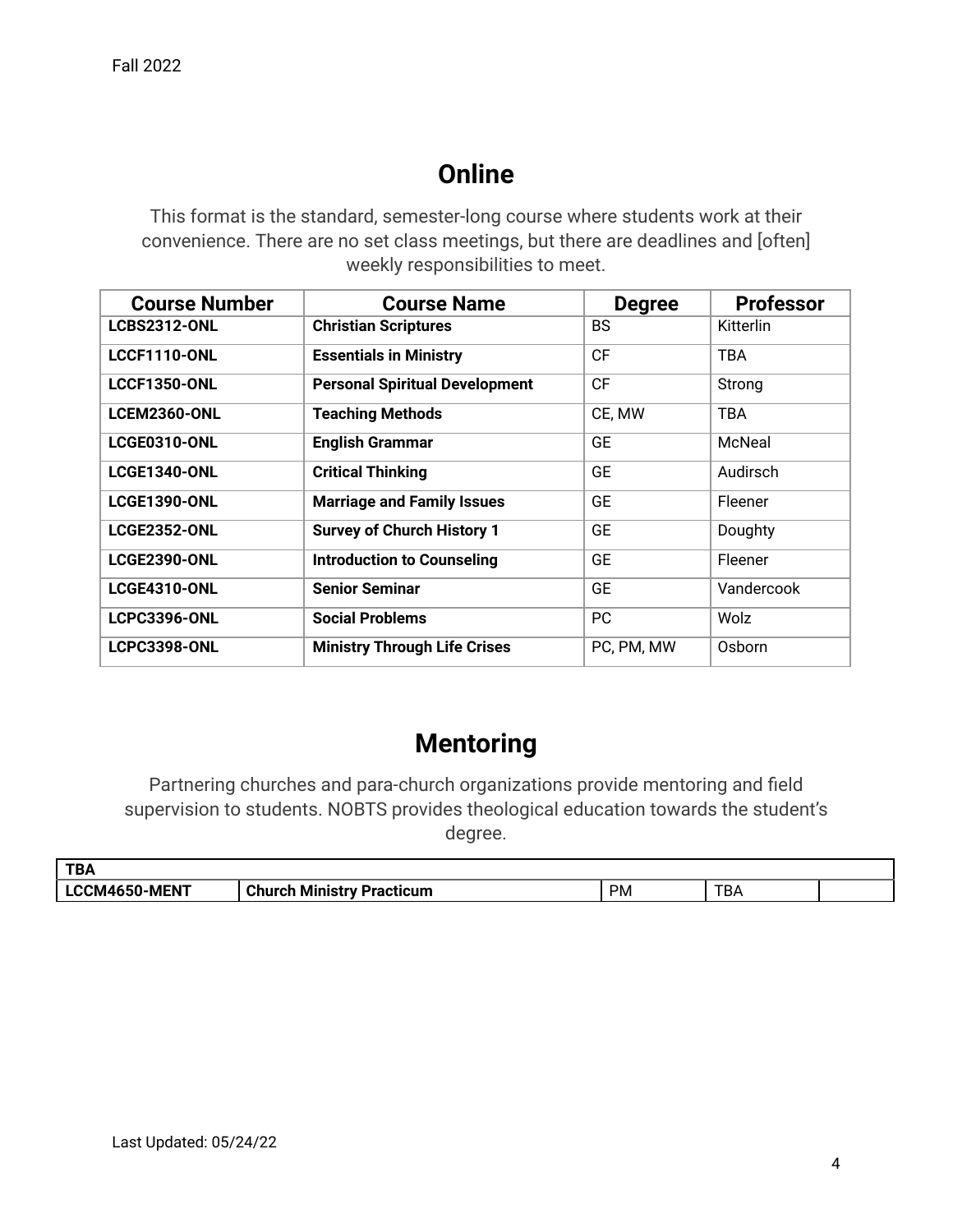# **Hybrid Intensive**

The course is offered throughout the semester in an online format, but we meet together during the listed dates during the semester for a time of learning, discussion, and community.

| <b>LCIS3354-HYB</b> | <b>New Orleans Ministry and Missions</b><br>08/12-13/2022       |           | Taylor | This course will be in conjunction<br>with New Student Orientation.<br>Contact gwilton@nobts.edu for<br>more information.                                                                                                                                                                                |
|---------------------|-----------------------------------------------------------------|-----------|--------|----------------------------------------------------------------------------------------------------------------------------------------------------------------------------------------------------------------------------------------------------------------------------------------------------------|
| LCBS4334-HYB        | <b>NT Interpretation: Pastoral Epistles</b><br>- 10/28-29/2022  |           | Strong |                                                                                                                                                                                                                                                                                                          |
| LCCM3352-HYB        | <b>Clarkston Mission Experience</b><br>$10/1 - 7/22$            | <b>IS</b> | Wilton | This course will be in conjunction with a<br>mission trip to GA; an additional fee is<br>required to cover the expenses of the<br>mission trip; see <i>gwilton@nobts.edu</i> for<br>more info.                                                                                                           |
|                     | <b>PEF Israel Pilgrimage</b><br>12/27/22-1/5/22                 |           |        |                                                                                                                                                                                                                                                                                                          |
| LCCF1110-HYB        | <b>Essentials in Ministry</b><br>08/15/2022<br>$2:00 - 5:00$ pm | CF        |        | The student will be required<br>to be in attendance on campus for<br>the initial meeting. The remainder of<br>the course will be<br>offered through Blackboard. A<br>student cannot miss the opening<br>session of the hybrid course.<br>The course will meet on the campus<br>of Leavell College/NOBTS. |